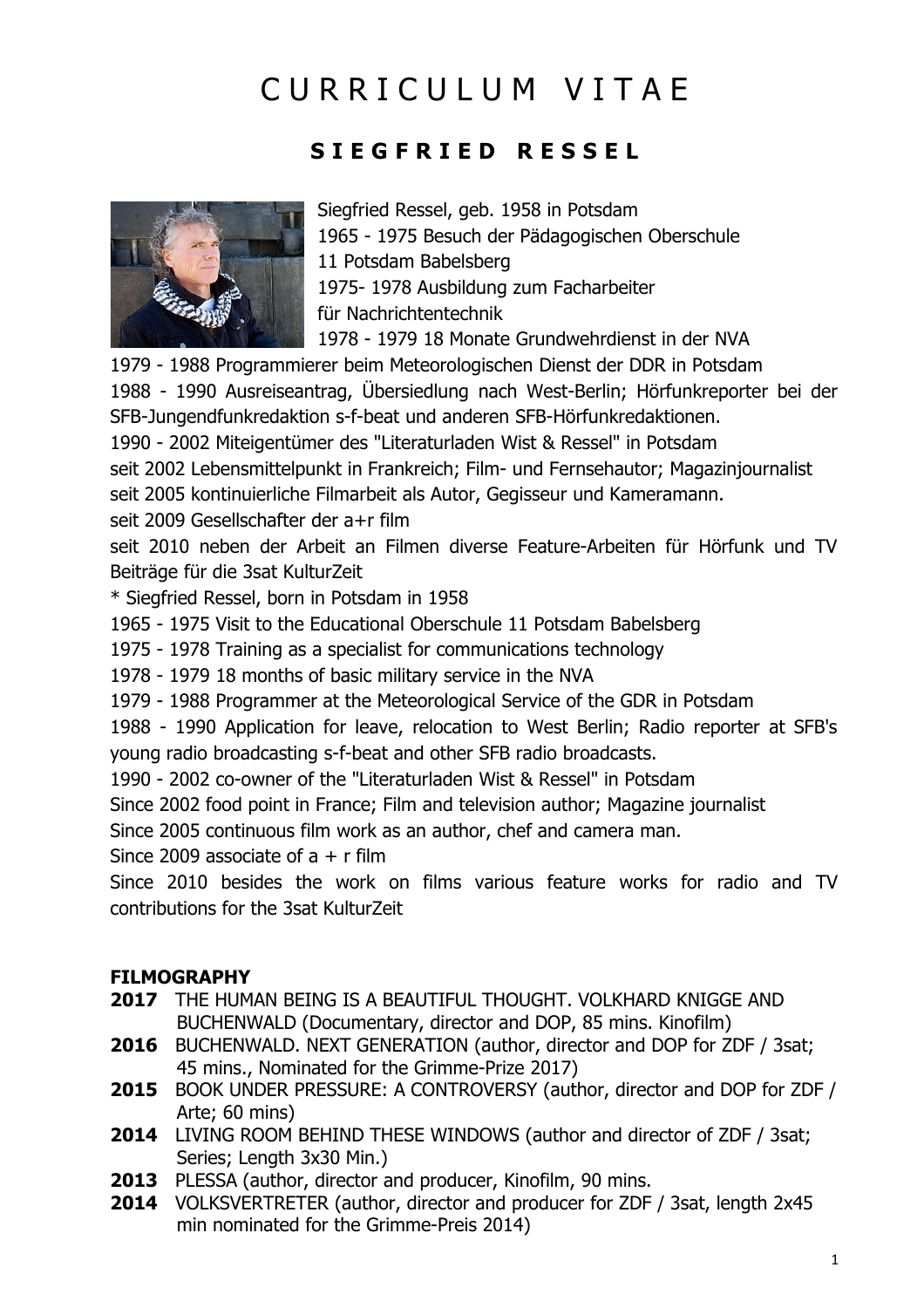- **2012** MDB (author and director for ZDF / ZDFinfo, 45 mins.)
- **2011** CONGO MÜLLER: A GERMAN-GERMAN HISTORY (author and director of ZDF / Arte, 52 mins., nominated for the Grimme-Preis 2012)
- **2011** HILBIG. A MEMORY (author, director and producer for ZDF / 3sat)
- **2010** GEFANGEN IN BITTERSEE (co-author for ZDF / Arte, 52 mins.)
- **2009** PLESSA PARTISANENDORF (author and director for 3sat "Kulturzeit spezial", 30 mins.)
- **2008** WHO KNOWS JAQUES? (author and director of WDR, 45 mins.)
- **2008** HENNING AHRENS, A FILM PRTRAIT (author and director for S. Fischer, 25 mins.)
- **2008** ANTJE RAVIC STRUBEL, A FILM PORTRAIT. (author and director for S. Fischer, 25 mins.)
- **2008** MICHAEL LENTZ, A FILM PORTRAIT (author and director for S. Fischer, 45 mins.)
- **2008** HELLMUT FREUND, PAST AND PRESENT (author and director for S. Fischer, 45 mins.)
- **2007** UP TO THE HORIZON AND BACK. (author and director for MDR / RBB; 45 mins. Coproduction MDR, RBB, Phoenix and 3Sat.)

## S Y N O P S I S

### **D E R M E N S C H I S T E I N S C H Ö N E R G E D A N K E . V O L K H A R D K N I G G E U N D B U C H E N W A L D**

### **T H E H U M A N B E I N G I S A B E A U T I F U L T H O U G H T . V O K H A R D K N I G G E A N D B U C H E N W A L D**

**-**

Welche gesellschaftliche Relevanz hat eine KZ Gedenkstätte 72 Jahre nach Kriegsende? Der Historiker Volkhard Knigge ist seit über 20 Jahren Stiftungsdirektor der Gedenkstätte Buchenwald. Die Bedeutung dieses Gedenk- und Erinnerungsortes wird von ihm immer wieder reflektiert. Er wendet sich, was den Holocaust angeht, gegen eine Aufarbeitungsgenügsamkeit und fordert statt dessen eine fortlaufende Selbstbeunruhigung, ein Wachhalten der Erfahrung der NS Verbrechen unter der Prämisse, dass diese Geschichte nicht heilbar ist. Der Film ist mit und durch Knigges Reflexionen eine Annäherung an den Verbrechensort Buchenwald, so wie er uns heute erscheint. Mit seiner Leere, seiner Ästhetik und seinen baulichen Fragmenten.

Die Architektin Karina Loos hat die Gebäude und Anlagen des ehemaligen KZ auf seine Funktionalität hin beschrieben – diese Texte liest Corinna Harfouch; es entsteht eine eigene zusätzliche filmische Ebene, die auch in ihrer sprachlichen Lakonie verdeutlicht, wie sich hier auf dem Weimarer Ettersberg "das Gewöhnliche ins Mörderische" (Knigge) gedreht hat.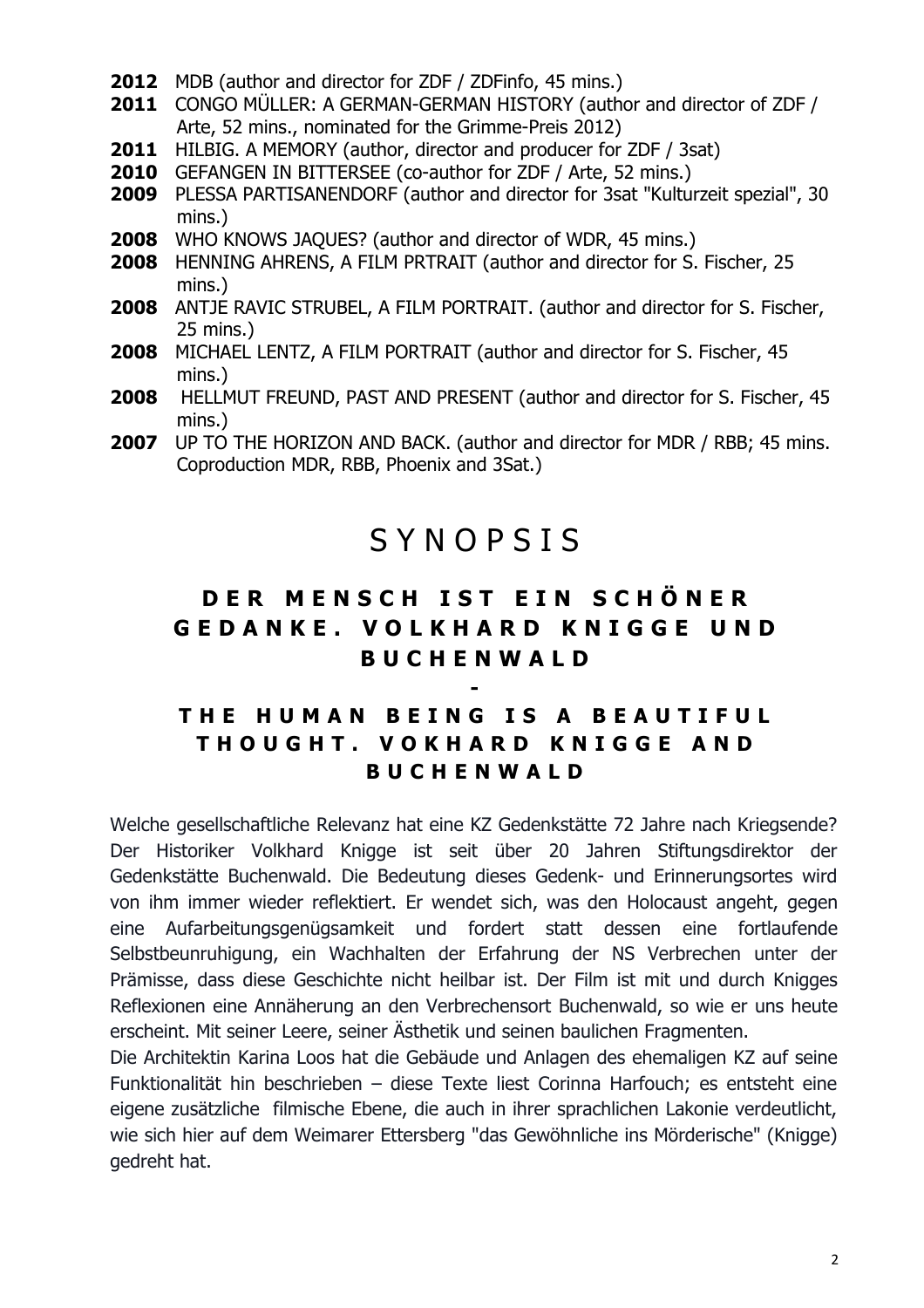\* What kind of societal relevance does a memorial place of a former concentration camp have 72 years after the end of the war? The historian Volkhard Knigge has been the director of the Buchenwald memorial foundation for the past 20 years. Time and again he reflects upon the meaning and significance of this place of remembrance. When it comes to the Holocaust, his stance goes against a pure frugalness of rehabilitating the sensitive topic but encourages a continuous attitude of discomposure to keep the memories of the crimes committed by the National Socialists alive - also under the proposition that history cannot be cured. The film is, together with Knigge's reflections, an approach to Buchenwald's scene of crime as we perceive it today, based on its emptiness, its aesthetics and its constructional fragments.

The architect Karina Loos has described the buildings and facilities of the former concentration camp in terms of their functionality – these texts are read by Corinna Harfouch. An own cinematic level develops additionally, also due to her linguistic laconism, that illustrates how Weimar's Ettersberg, "an ordinary place, turned into something murderous" (V. Knigge).

## CREW, FESTIVALS & CO.

### **D E R M E N S C H I S T E I N S C H Ö N E R G E D A N K E . V O L K H A R D K N I G G E U N D B U C H E N W A L D**

### **T H E H U M A N B E I N G I S A B E A U T I F U L T H O U G H T . V O K H A R D K N I G G E A N D B U C H E N W A L D**

**-**

End of production: 2017 Short

Director Siegfried Ressel

Screenplay Siegfried Ressel Producer Siegfried Ressel

Country Germany Genre Documentary

**Festivals**

none yet

**Protagonists**

|            | Volkhard Knigge, Ivan Ivanji/ Eva Pusztai<br>Narrator: Corinna Harfouch |                                                                                |
|------------|-------------------------------------------------------------------------|--------------------------------------------------------------------------------|
| Department | <b>Activity</b>                                                         | <b>Name</b>                                                                    |
| Screenplay | Screenplay                                                              | Siegfried Ressel                                                               |
| Production | Producer                                                                | Siegfried Ressel                                                               |
| Crew       | Director<br>Director of Photography                                     | Siegfried Ressel<br>Siegfried Ressel, Hannes Richter, Uwe Schult, Alex<br>Rott |

n/a

Art Direction